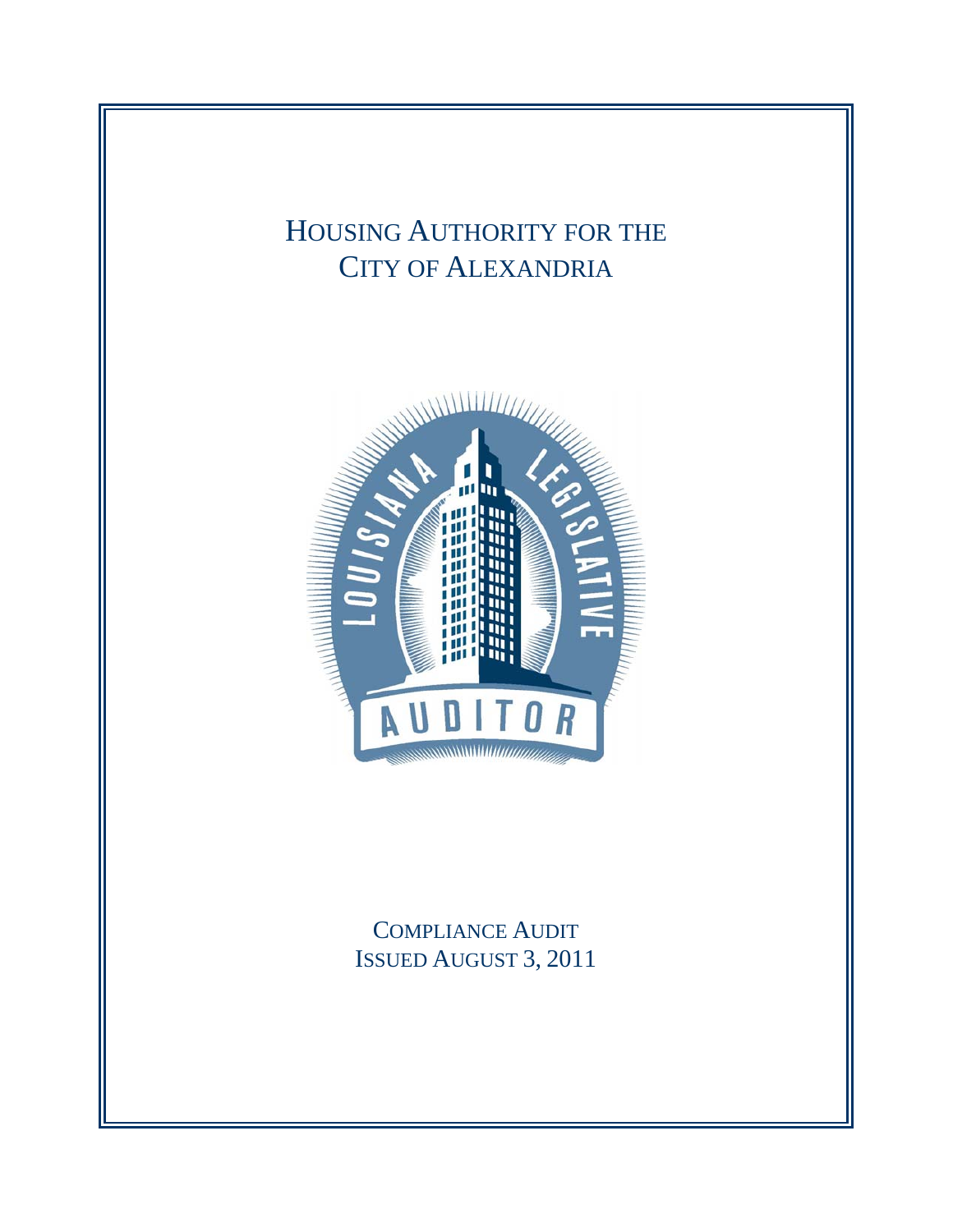#### **LEGISLATIVE AUDITOR 1600 NORTH THIRD STREET POST OFFICE BOX 94397 BATON ROUGE, LOUISIANA 70804-9397**

#### **LEGISLATIVE AUDIT ADVISORY COUNCIL**

SENATOR EDWIN R. MURRAY, CHAIRMAN REPRESENTATIVE NOBLE E. ELLINGTON, VICE CHAIRMAN

SENATOR WILLIE L. MOUNT SENATOR BEN W. NEVERS, SR. SENATOR KAREN CARTER PETERSON SENATOR JOHN R. SMITH REPRESENTATIVE CAMERON HENRY REPRESENTATIVE CHARLES E. "CHUCK" KLECKLEY REPRESENTATIVE ANTHONY V. LIGI, JR. REPRESENTATIVE LEDRICKA JOHNSON THIERRY

> **LEGISLATIVE AUDITOR** DARYL G. PURPERA, CPA, CFE

#### **DIRECTOR OF COMPLIANCE AUDIT**

DAN DAIGLE, CPA, CIA, CFE

Under the provisions of state law, this report is a public document. A copy of this report has been submitted to the Governor, to the Attorney General, and to other public officials as required by state law. A copy of this report has been made available for public inspection at the Baton Rouge office of the Legislative Auditor and at the office of the parish clerk of court.

This document is produced by the Legislative Auditor, State of Louisiana, Post Office Box 94397, Baton Rouge, Louisiana 70804-9397 in accordance with Louisiana Revised Statute 24:513. Nine copies of this public document were produced at an approximate cost of \$38.34. This material was produced in accordance with the standards for state agencies established pursuant to R.S. 43:31. This report is available on the Legislative Auditor's Web site at www.lla.la.gov. When contacting the office, you may refer to Agency ID No. 4006 or Report ID No. 50100027 for additional information.

In compliance with the Americans With Disabilities Act, if you need special assistance relative to this document, or any documents of the Legislative Auditor, please contact Kerry Fitzgerald, Chief Administrative Officer, at 225-339-3800.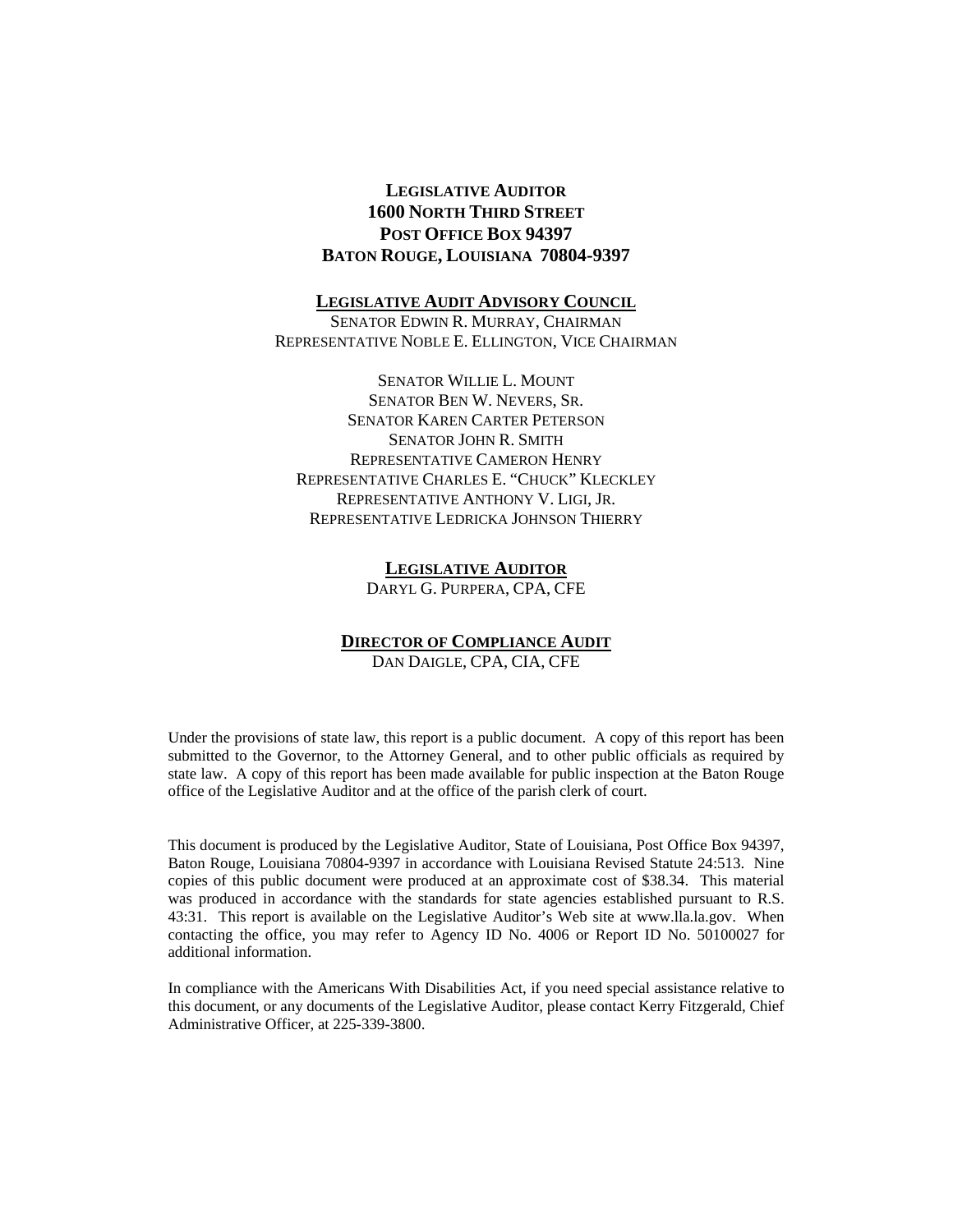

August 3, 2011

#### **MS. CYNTHIA ROSENTHAL, EXECUTIVE DIRECTOR, AND MEMBERS OF THE BOARD OF COMMISSIONERS HOUSING AUTHORITY FOR THE CITY OF ALEXANDRIA**  Alexandria, Louisiana

We have audited certain transactions of the Housing Authority for the City of Alexandria. Our audit was conducted in accordance with Title 24 of the Louisiana Revised Statutes to determine the propriety of certain financial transactions.

Our audit consisted primarily of inquiries and the examination of selected financial records and other documentation. The scope of our audit was significantly less than that required by *Government Auditing Standards*.

The accompanying report presents our findings and recommendations as well as management's response. This is a public report. Copies of this report have been delivered to the District Attorney for the Ninth Judicial District of Louisiana, the United States Attorney for the Western District of Louisiana, and others as required by law.

Respectfully submitted,

Daryl G. Purpera, CPA, CFE Legislative Auditor

DD/dl

ALEXANDRIA HOUSING AUTHORITY 2011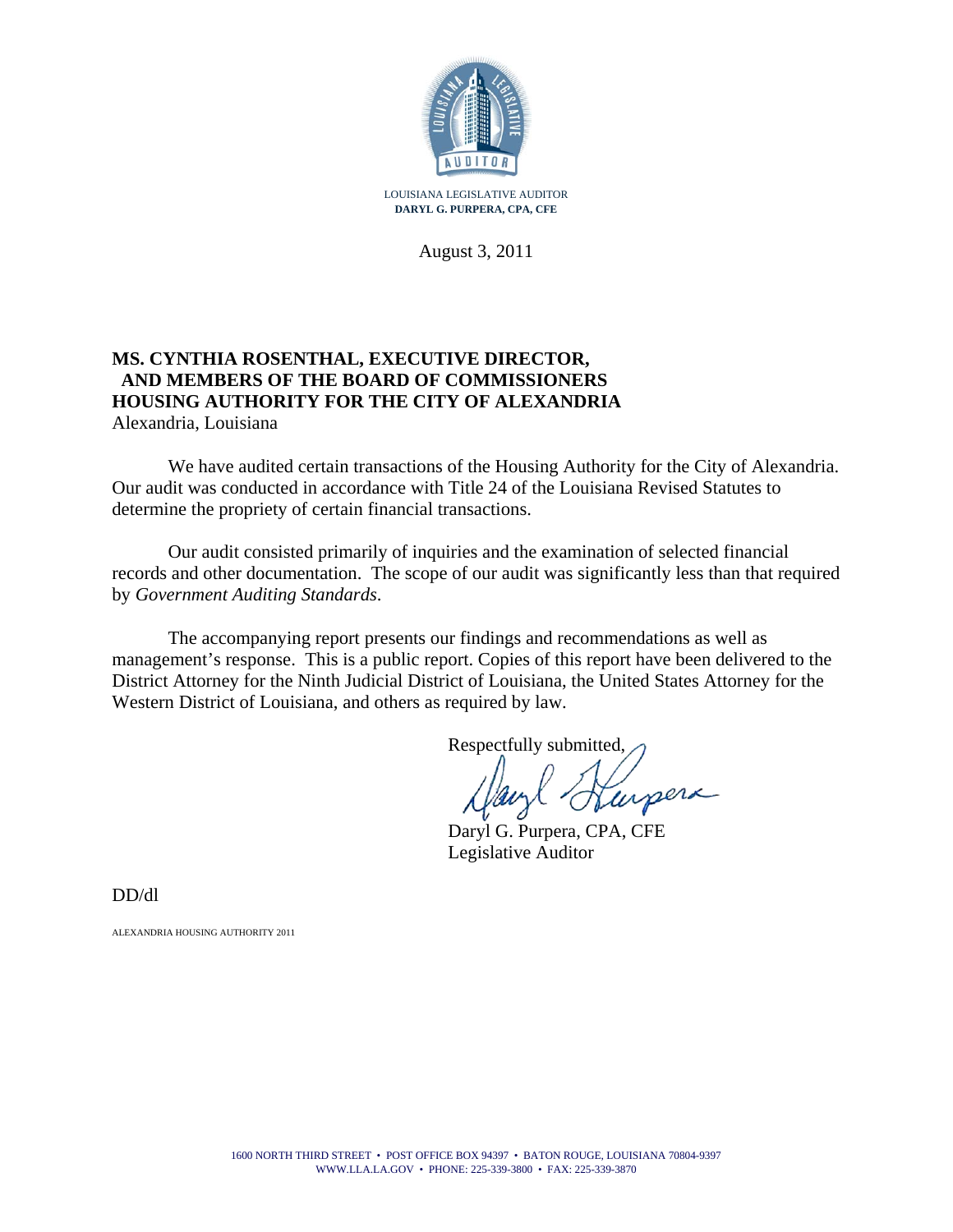|                               | Page |
|-------------------------------|------|
|                               |      |
|                               |      |
| Findings and Recommendations: |      |
|                               |      |
|                               |      |
|                               |      |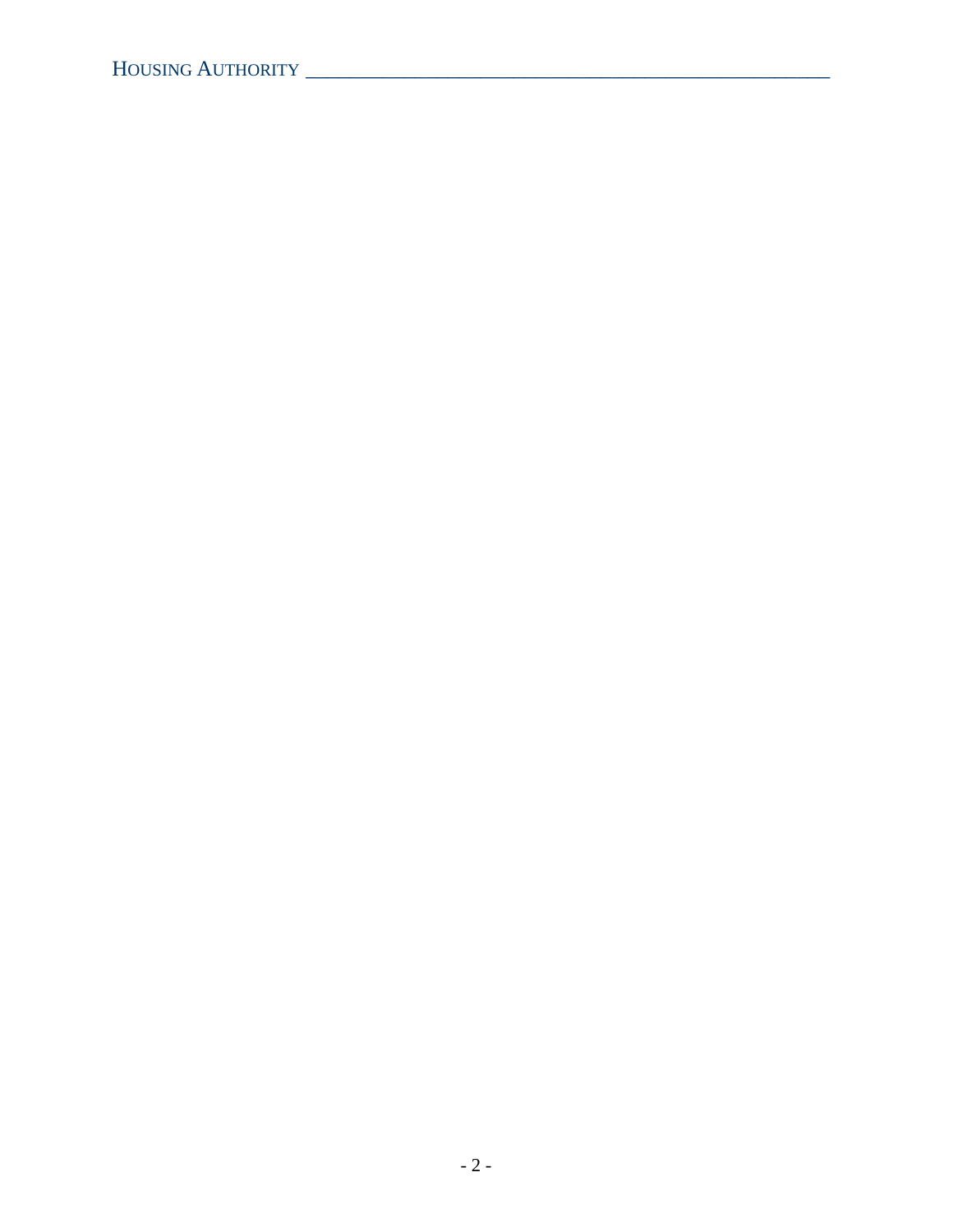# **Executive Summary**

 $\overline{a}$ 

#### **Compensation to Executive Director and Others**

From July 2002 to May 2011, Ms. Wanda Davis, former executive director of the Housing Authority for the City of Alexandria (HACA), made unauthorized payments to herself totaling \$185,357 in excess of her HACA Board of Commissioners (Board) approved salary. Ms. Davis received these additional amounts in the form of cost-of-living increases, an optional pay increase, a \$20,010 salary increase, an unclassified state service increase, and lump sum payments which she did not qualify for under HACA's Rewards and Recognition and Optional Pay policies. In addition, between February 2003 and December 2009, Ms. Davis authorized Rewards and Recognition payments totaling \$303,225 to HACA employees who were not entitled to receive the payments. Finally, between February 2009 and July 2009, Ms. Davis authorized Optional Pay Policy lump sum payments totaling \$45,299 to HACA employees without documentation supporting the services performed and without documentation indicating that HACA was obligated to make these payments. By increasing her salary and other compensation above the amounts approved by the Board and authorizing payments to other employees without authority and appropriate documentation, Ms. Davis violated her employment contracts, HACA policies, the Louisiana Constitution, and possibly state law.<sup>1</sup>

#### **Failure to Apply Bid Law (Contract Change Order)**

In March 2010, the HACA contracted with Shreve Land Constructors, LLC, to construct the Legacy Heights-Phase 1 Project (Green Community Development). The project was put out for bid in compliance with the Louisiana public bid law. During our review, we noted that Shreve Land Constructors' contract with the HACA included a change order to construct a new road (Loblolly Lane) through the Legacy Heights complex. Because the change order to construct Loblolly Lane appears to have been outside the scope of the original contract, it should have been bid separately in accordance with the Louisiana public bid law. HACA's failure to bid the construction of Loblolly Lane may have violated the Louisiana public bid law.

<sup>&</sup>lt;sup>1</sup> Article 7, Section 14 of the Louisiana Constitution provides, in part, that "except as otherwise provided by this constitution, the funds, credit, property, or things of value of the state or of any political subdivision shall not be loaned, pledged, or donated to or for any person, association, or corporation, public or private."

**R.S. 14§67** states that "theft is the misappropriation or taking of anything of value which belongs to another, either without the consent of the other to the misappropriation or taking, or by means of fraudulent conduct, practices, or representations. An intent to deprive the other permanently of whatever may be the subject of the misappropriation or taking is essential."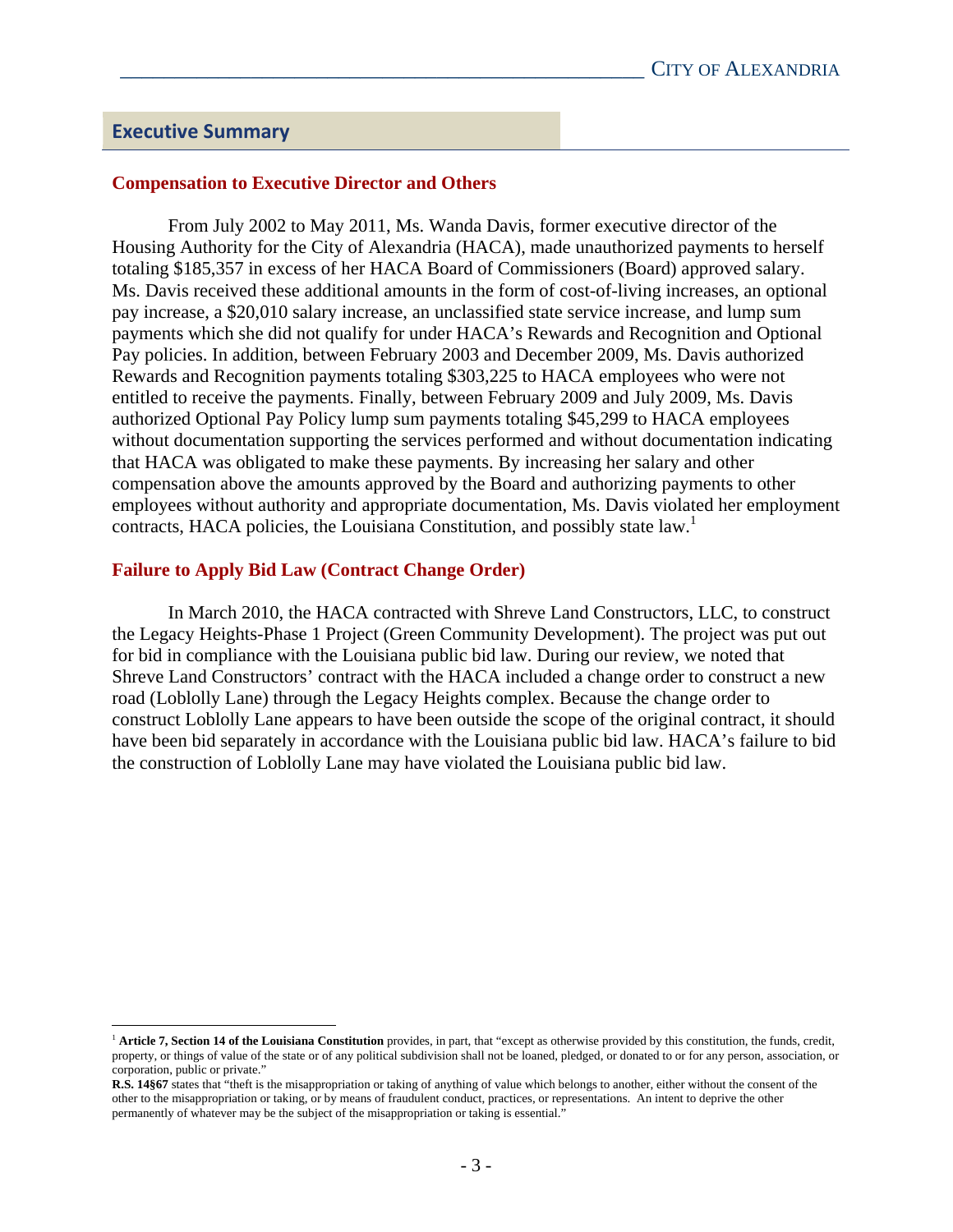# **Background and Methodology**

The Housing Authority for the City of Alexandria (HACA) was chartered as a public corporation, under the state of Louisiana, for the purpose of providing safe and sanitary dwelling accommodations for the residents of the City of Alexandria. HACA is governed by a fivemember board of commissioners and has an Executive Director to manage day-to-day operations. It is primarily dependent upon the United States Department of Housing and Urban Development (HUD) for funding.

Ms. Wanda Davis served as the executive director for HACA from 2002 to 2011.

The Louisiana Legislative Auditor (LLA) received information alleging improper expenditures of public funds. As a result, the LLA reviewed available HACA records to determine the credibility of the information. The procedures performed during this audit included:

- (1) interviewing employees of the HACA;
- (2) interviewing other persons as appropriate;
- (3) examining selected documents and records of the HACA;
- (4) gathering documents from external parties; and
- (5) reviewing applicable state laws and regulations.

# **Findings and Recommendations**

# **Compensation to Executive Director and Others**

From July 2002 to May 2011, Ms. Wanda Davis, former executive director of the HACA made unauthorized payments to herself totaling \$185,357 in excess of her HACA Board of Commissioners (Board) approved salary. Ms. Davis received these additional amounts in the form of cost-of-living increases, an optional pay increase, a \$20,010 salary increase, an unclassified state service increase, and lump sum payments which she did not qualify for under HACA's Rewards and Recognition and Optional Pay policies. In addition, between February 2003 and December 2009, Ms. Davis authorized Rewards and Recognition payments totaling \$303,225 to HACA employees who were not entitled to receive the payments. Finally, between February 2009 and July 2009, Ms. Davis authorized Optional Pay Policy lump sum payments totaling \$45,299 to HACA employees without documentation supporting the services performed and without documentation indicating that HACA was obligated to make these payments. By increasing her salary and other compensation above the amounts approved by the Board and authorizing payments to other employees without authority and appropriate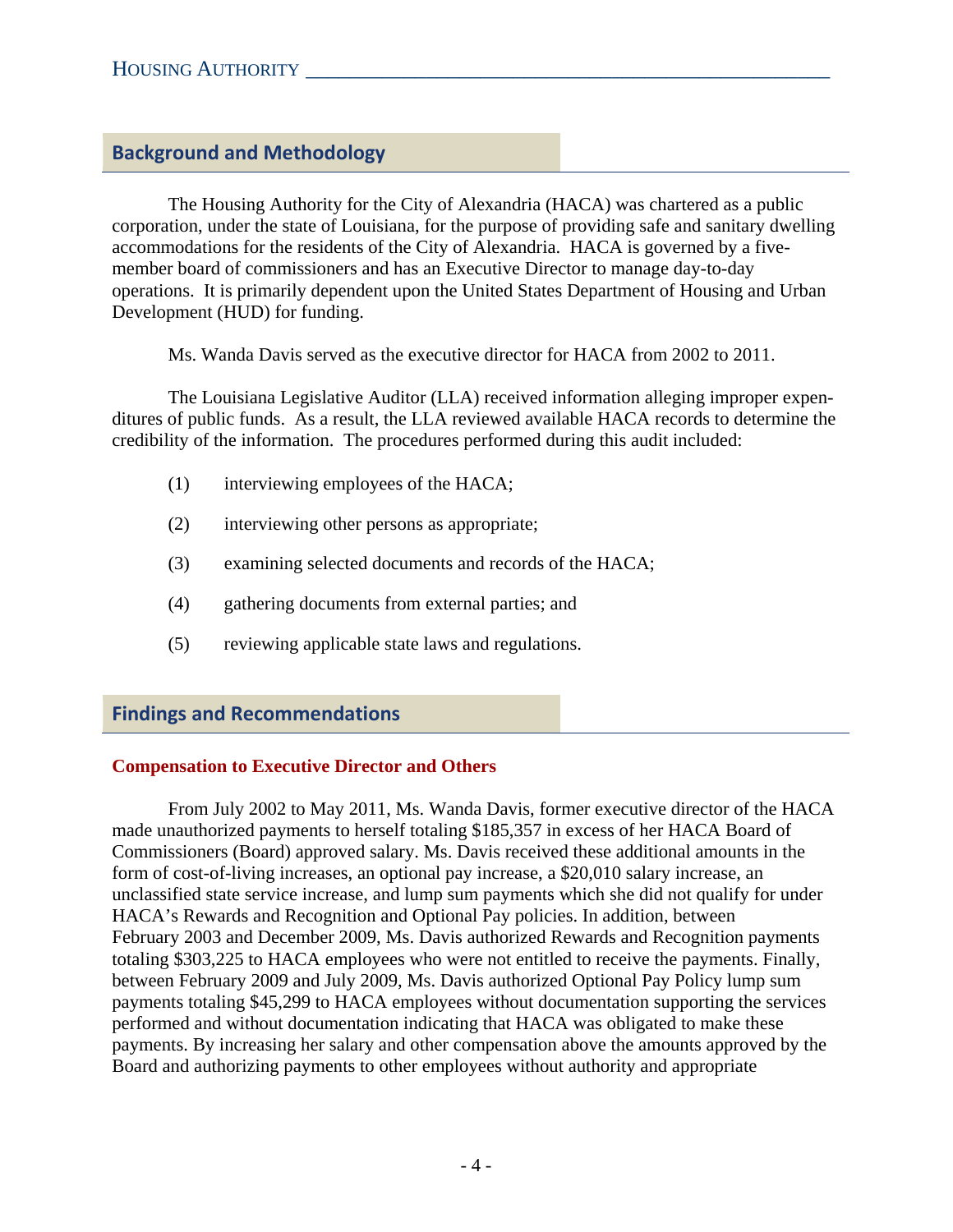documentation, Ms. Davis violated her employment contracts, HACA policies, the Louisiana Constitution, and possibly state law.<sup>2</sup>

Ms. Davis served as the executive director for the HACA from March 2002 to May 2011. During this period, Ms. Davis and the Board signed three employment contracts covering the periods of March 23, 2002 to March 22, 2003; July 1, 2003 to June 30, 2004; and October 20, 2006 to October 19, 2009. There are no written contracts for the other periods of time in which Ms. Davis was employed by HACA. In addition, because Ms. Davis was an unclassified employee according to R.S.  $40:539$ , her employment was not governed by State Civil Service rules which affords an employee due process protections before disciplinary action or termination, job advancement requirements and wages, as well as other employment standards. According to her contracts, Ms. Davis was to serve at the pleasure of the Board. Although the contracts provided for cost-of-living increases, these contracts required that the Board annually review her performance and fix her salary and compensation by Board resolution. In addition, Ms. Davis' contracts required her to prepare and keep records of all actions by the Board, including minutes of meetings, votes of the Board, and Board resolutions.

| <b>Unauthorized Payments to Executive Director and Others</b><br>From July 2002 to May 2011 |                    |                        |  |
|---------------------------------------------------------------------------------------------|--------------------|------------------------|--|
| <b>Type of Increase</b>                                                                     | <b>Wanda Davis</b> | <b>Other Employees</b> |  |
| Cost-of-Living Increase                                                                     | \$104,315          |                        |  |
| <b>Optional Pay Increase</b>                                                                | 5,567              |                        |  |
| \$20,010 Salary Increase                                                                    | 32,623             |                        |  |
| <b>Unclassified State Service Increase</b>                                                  | 5,890              |                        |  |
| Rewards and Recognition Increase                                                            | 25,158             | \$303,225              |  |
| <b>KDHAP/DVP</b> Increase                                                                   | 11,804             | 45,299                 |  |
| <b>Total</b>                                                                                | \$185,357          | \$348,524              |  |

#### **Cost-of-Living Increases**

HACA records indicate that from March 2002 to July 2009, Ms. Davis gave herself six unauthorized cost-of-living increases ranging from three to 10 percent. As a result of these increases, Ms. Davis received payments totaling \$104,315 in excess of her Board approved salary during the period of her employment. Neither Ms. Davis nor HACA could provide annual performance appraisals or approved Board resolutions authorizing these cost-of-living increases.

 $\overline{a}$ <sup>2</sup> **Article 7, Section 14 of the Louisiana Constitution** provides, in part, that "except as otherwise provided by this constitution, the funds, credit, property, or things of value of the state or of any political subdivision shall not be loaned, pledged, or donated to or for any person, association, or corporation, public or private."

R.S. 14§67 states that "theft is the misappropriation or taking of anything of value which belongs to another, either without the consent of the other to the misappropriation or taking, or by means of fraudulent conduct, practices, or representations. An intent to deprive the other permanently of whatever may be the subject of the misappropriation or taking is essential."<br>
<sup>3</sup> **D** S 40-520 (C) (2)

<sup>3</sup> **R.S. 40:539 (C) (8)** states that "except as provided in the Constitution of Louisiana and as may otherwise be authorized by the State Civil Service Commission, all employees of the authority, except authority members, the executive director, and one employee whom the authority shall designate and employ, and except professional employees employed on a contract basis, shall be in the classified state civil service."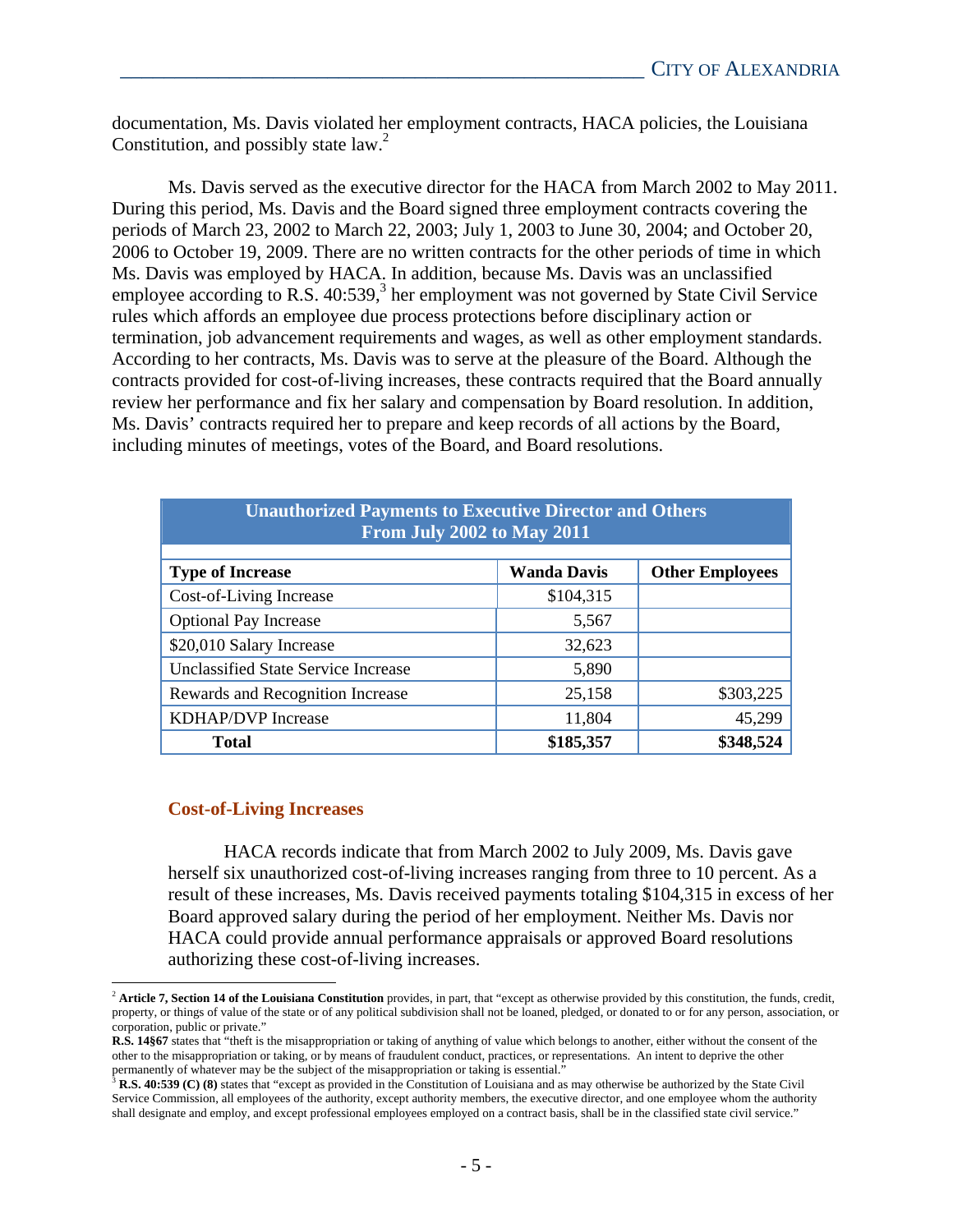# HOUSING AUTHORITY \_\_\_\_\_\_\_\_\_\_\_\_\_\_\_\_\_\_\_\_\_\_\_\_\_\_\_\_\_\_\_\_\_\_\_\_\_\_\_\_\_\_\_\_\_\_\_\_

Two examples of the cost-of-living increases were implemented in July 2002 and July 2006, as follows:

On July 1, 2002, approximately three-and-one-half months into her first employment contract, Ms. Davis gave herself a three percent cost-of-living increase that increased her salary from \$54,434 to \$56,137. As a result of this increase, from July 1, 2002, to June 30, 2003, Ms. Davis gave herself payments totaling \$1,696 in excess of her Board approved salary.

On July 1, 2006, Ms. Davis gave herself a 10 percent cost-of-living increase that adjusted her salary from \$87,422 to \$96,165. This increase remained in effect until October 20, 2006, when Ms. Davis signed a new employment contract with the Board. As a result of this increase, from July 1, 2006, to October 19, 2006, Ms. Davis made additional payments to herself totaling \$2,707 in excess of her Board approved salary.

Ms. Davis explained the cost-of-living increases, including the examples provided above as follows: She stated her contracts with the HACA provided for annual cost-of-living increases and explained the initial increase (July 2002) was based on a cost-of-living adjustment provided in her March 2002 contract that was prorated over the first quarter of the contract. Although she did not have a contract in effect when she received the increase in July 2006, Ms. Davis stated the increase was in anticipation of a new contract in October 2006. Ms. Davis initially stated she authorized the increases but later stated the increases were implemented annually by former Accounting Clerk Jackie Robinette. She indicated Ms. Robinette would automatically adjust her salary based on her contracts with HACA. Ms. Robinette stated she never increased Ms. Davis' pay without Ms. Davis' approval and indicated Ms. Davis' salary increases were the result of a request from Ms. Davis or a personnel document with Ms. Davis' initials and date approving the increase.

Ms. Davis provided us with two Payroll/Status Change Notices authorizing pay increases--one dated July 2007 and the other dated June 2009. Both notices appear to have been signed by former Board member Essie Iles authorizing the increases. However, Ms. Iles stated the July 2007 notice contained scratch outs and other handwriting that was not her writing and not part of the original document. These scratch outs and other handwritings supported Ms. Davis' salary increase. Ms. Iles indicated that if she had made the changes, she would have initialed them. Ms. Iles further stated the signature on the notice dated June 2009 was not her signature. Ms. Davis acknowledged the signature on this notice did not appear to be Ms. Iles' writing. Ms. Iles then stated during her term as a Board member, she does not recall a Board discussion to increase Ms. Davis' annual salary nor did the Board perform any type of annual review of Ms. Davis' work as provided for in her contracts.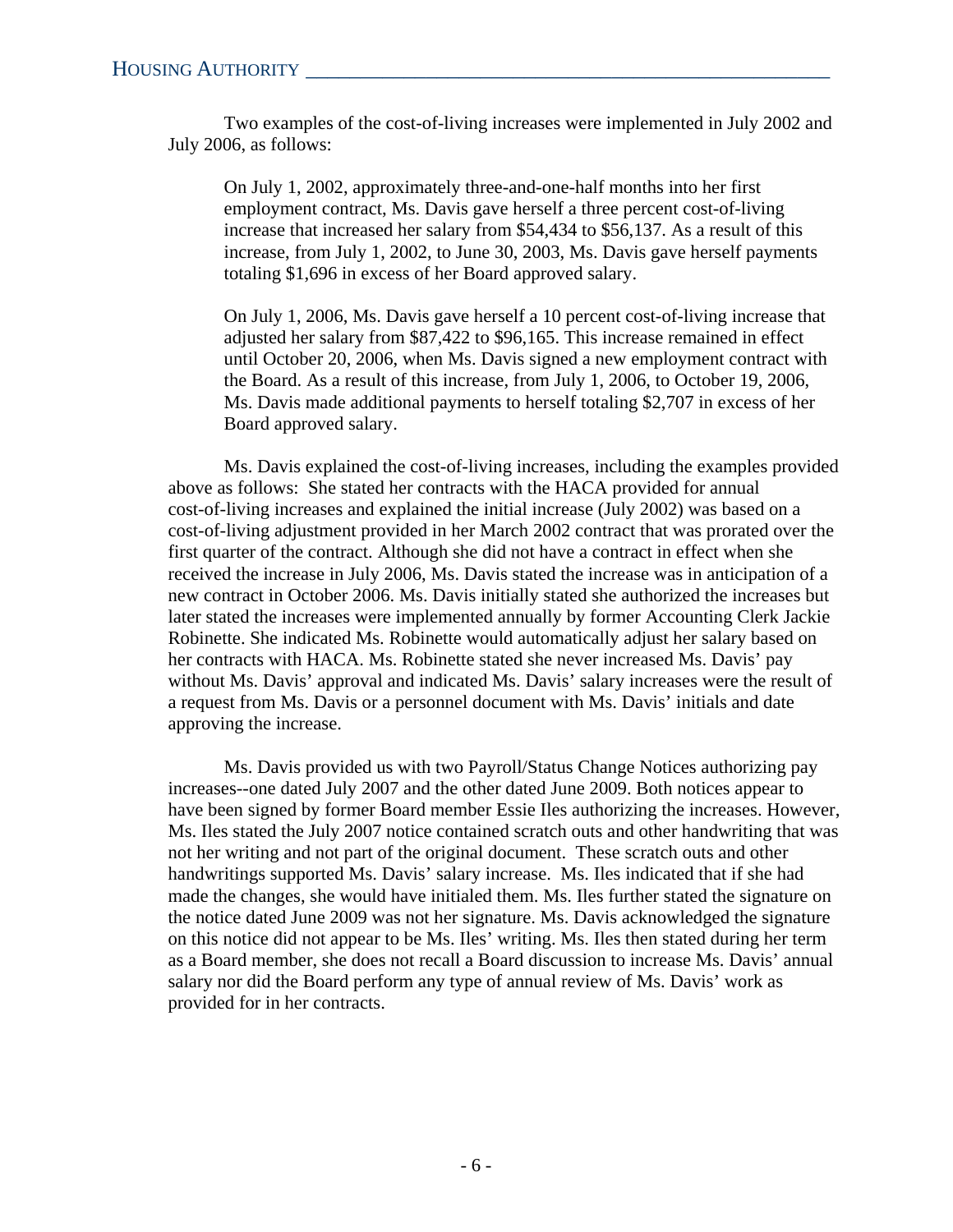#### **Optional Pay Increase**

On June 15, 2004, the HACA implemented a Board approved "Optional Pay Adjustment Policy." The policy was based on a State Civil Service rule that allowed up to a five percent pay increase to permanent, full-time, classified employees who are assigned additional work duties. The policy specifically excluded unclassified employees, administrators, or agency heads from receiving pay adjustments. As an unclassified employee, Ms. Davis does not appear to be eligible for a pay increase under this policy. However, on February 18, 2005, Ms. Davis gave herself a five percent pay adjustment to her annual salary. As a result of this increase, from February 18, 2005, to October 20, 2006, Ms. Davis gave herself additional payments totaling \$5,567 in excess of her Board approved salary.

Ms. Davis stated she established HACA's Optional Pay Policy and the policy applied to permanent, full-time classified employees. When asked why she gave herself an increase, Ms. Davis stated that she assumed additional duties in February 2005 as a result of the HACA's Revitalization Plan to construct the Legacy Heights Housing Complex.

### **\$20,010 Salary Increase**

During April 2005, Ms. Davis did not have a written employment contract. On April 19, 2005, she gave herself a 30 percent pay increase that raised her salary from \$67,412 to \$87,422. This increase was implemented retroactively to March 17, 2005, the date the HACA Board adopted its operating budget for the next fiscal year (July 1, 2005, to June 30, 2006). The funds used for this salary increase were received through the United States Department of Housing and Urban Development (HUD) HOPE VI Program. As a result of this salary increase and allowing for other increases based on this adjustment, from April 19, 2005, until her next contract was signed on October 20, 2006, Ms. Davis made additional payments to herself totaling \$32,623 in excess of her Board approved salary.

Ms. Davis stated she instructed the payroll department to increase her salary to \$87,422 based on a budget she prepared that was approved by HUD and adopted by the Board. She explained the budget included a schedule of employee positions and salaries that listed her salary at \$87,422. She added that by adopting the budget, the Board thereby approved her pay increase. It should be noted that Ms. Davis' prior contracts required the Board to annually review her performance and fix her salary and compensation by Board resolution. In addition, neither Ms. Davis nor HACA could provide documentation supporting the additional duties performed by Ms. Davis during the HOPE VI Program. Though the Board approved the budget on March 17, 2005, the budget was not effective until July 1, 2005, the next fiscal year. If one accepts Ms. Davis' explanation that the Board approved a budget that included the pay increase, the budget referred to did not take effect until July 1, 2005; therefore, Ms. Davis had no authority to pay herself an additional \$5,849 for the period March 17, 2005, to June 30, 2005.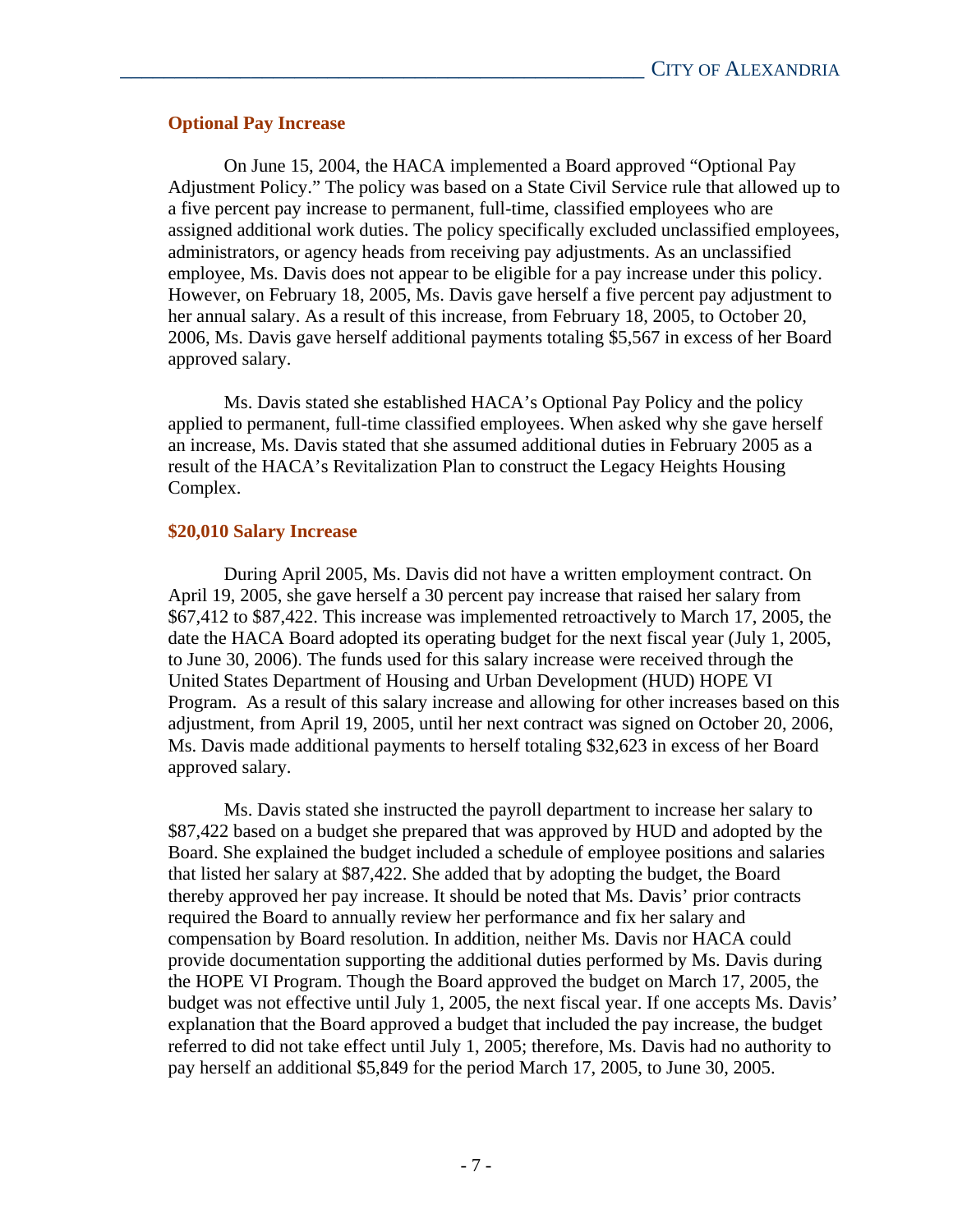Former Board members Henry Lazarone, George Williams, and Lee Dotson stated that when the Board approved the operating budget, it was not their intention to increase Ms. Davis' pay. Each member stated the Board would not have approved a \$20,000 pay increase to Ms. Davis. Mr. Dotson further stated the Board was not informed of the pay increase and he did not become aware of the increase until 2010. Ms. Iles stated she does not recall Board members approving a \$20,000 pay increase for Ms. Davis nor would she have agreed to approve one.

Although Ms. Davis contends that the pay increase was based on a schedule of employees and their budgeted salaries, the Board as a whole could not recall reviewing that schedule. If the Board did not adequately review the budget before its approval, the Board may not have performed its duties to adequately safeguard public funds. However, if the budget presented to the Board by Ms. Davis did not contain the \$20,010 pay increase, Ms. Davis did not have the authority to increase her salary. In addition, it is clear that Ms. Davis did not have the authority to implement the salary increase retroactively as the approved budget did not take effect until July 1, 2005.

### **Unclassified State Service**

On August 17, 2007, Ms. Davis gave herself a \$1,500 per year increase to her salary retroactive to July 2007. This increase was based on Executive Order - KBB 2007- 15. According to KBB 2007-15, the Louisiana Legislature appropriated funds for \$1,500 per year general increase for employees in unclassified state service. State service as defined by the executive order requires the service of employment to be performed for a Louisiana public entity included in the state operating budget. Housing authorities are not included in the state operating budget. Therefore, Ms. Davis was not eligible for an increase pursuant to KBB 2007-15. In addition, this increase was not approved by the Board. Neither Ms. Davis nor HACA could provide annual performance appraisals or approved Board resolutions authorizing this salary increase. As a result of this increase, from August 17, 2007, through the end of her employment (May 20, 2011), Ms. Davis made additional payments to herself totaling \$5,890 in excess of her Board approved salary.

#### **Employee Rewards and Recognition Payments**

In January 2003, the Board approved a Rewards and Recognition program. Between February 2003 and December 2009, Ms. Davis made a total of \$25,158 in payments to herself and a total of \$303,225 to 76 other employees based on the HACA's Rewards and Recognition program. According to the Rewards and Recognition program, certain employees would be eligible to receive a lump sum payment if the HACA was designated by HUD as a "High Performer." However, according to HUD records, HACA never achieved this designation during the period in which these payments were made. Ms. Davis indicated she was aware of the policy and HACA did not achieve the "High Performer" designation but authorized the payments anyway.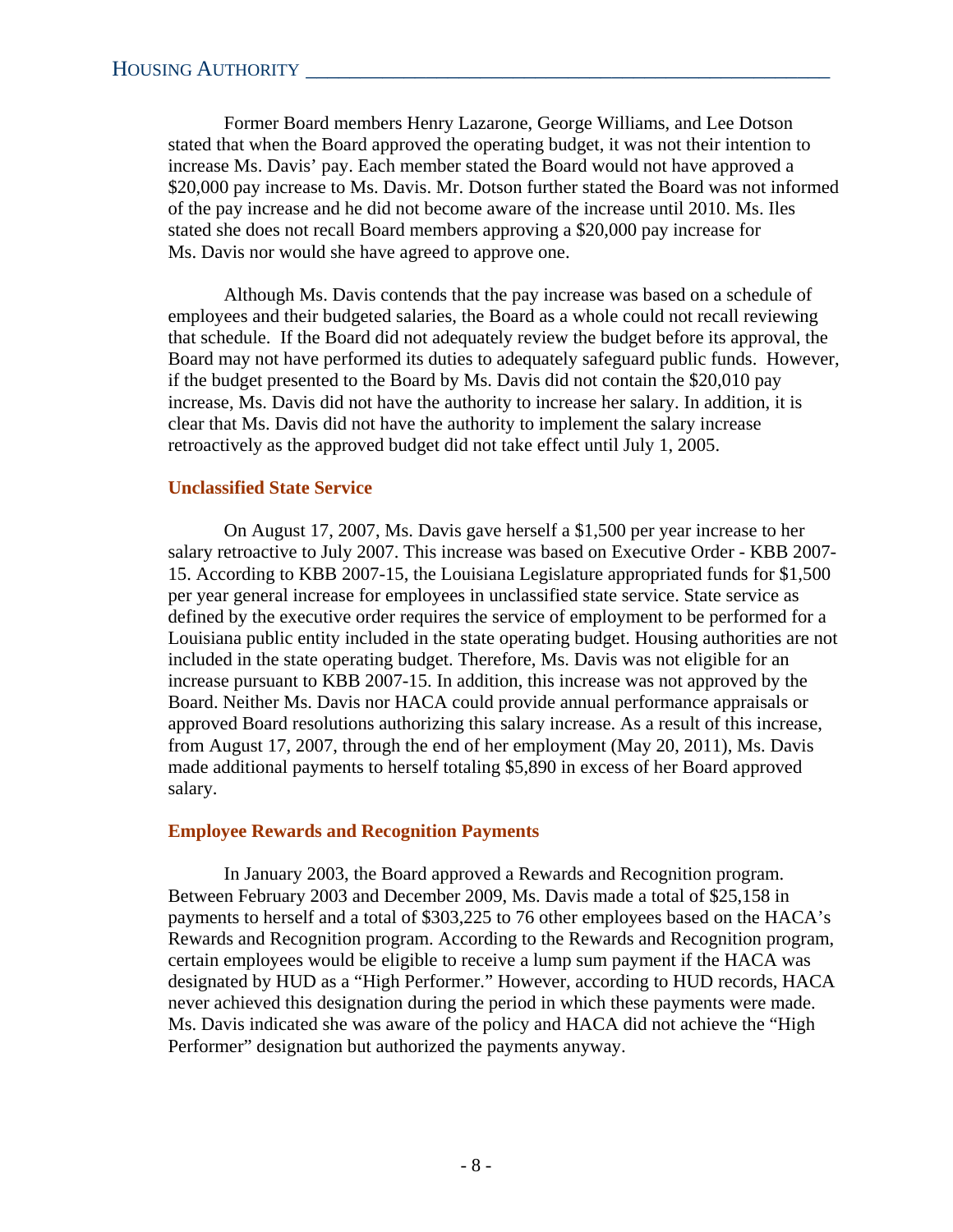#### **KDHAP/DVP Payments**

During the period of November 2005 through January 2008, the HACA operated a Katrina Disaster Housing Assistance Program/Disaster Voucher Program (KDHAP/DVP). In February and July 2009, subsequent to the program's expiration in January 2008, Ms. Davis authorized KDHAP/DVP payments totaling \$11,804 to herself and a total of \$45,299 to 13 other HACA employees (including one unclassified employee) based on the HACA's Optional Pay Policy. During the period in which the additional duties were performed, the Optional Pay Policy allowed for a lump sum payment up to five percent for classified employees who were assigned additional duties. HACA did not have any documentation supporting the additional duties that were performed or any documentation indicating that HACA was obligated to make these payments over a year after the end of the program. In addition, the program did not allow for unclassified employees; therefore, Ms. Davis and one other employee did not qualify for additional pay.

HACA's records indicate that in February 2009, subsequent to the end of the KDHAP/DVP programs in January 2008 (13 months later), Ms. Davis made, without authority, lump sum KDHAP/DVP payments totaling \$5,902 to herself and \$19,769 to other employees for additional work duties assumed during KDHAP/DVP. Then, in July 2009, Ms. Davis again made, without authority, an additional lump sum payment of \$5,902 to herself and \$25,530 to other employees for extra duties associated with KDHAP/DVP.

The Louisiana Attorney General's Office has historically opined that payments of additional compensation to public employees, to be constitutionally valid, must be in the form of salary increases for future services to be rendered, not extra compensation for past services already rendered and recompensed. In Opinion 09-0260, the attorney general opined that "paying an employee extra compensation in addition to what is owed to her for work that has been done in the past when the employer is under no legal obligation to do so is a payment of a bonus." The HACA could not provide documentation that it was legally obligated to pay these amounts. Therefore, the payments appear to have been bonus payments in violation of the Louisiana Constitution.

Again, it should be noted that as executive director of the HACA, Ms. Davis' salary and other compensation were to be determined by contractual agreement with the HACA. According to all contracts, pay increases to Ms. Davis' salary and other compensation required the HACA Board to review and fixed annually her increases by Board resolution. The HACA could not provide a Board resolution authorizing Ms. Davis' increase in pay for past services under KDHAP/DVP.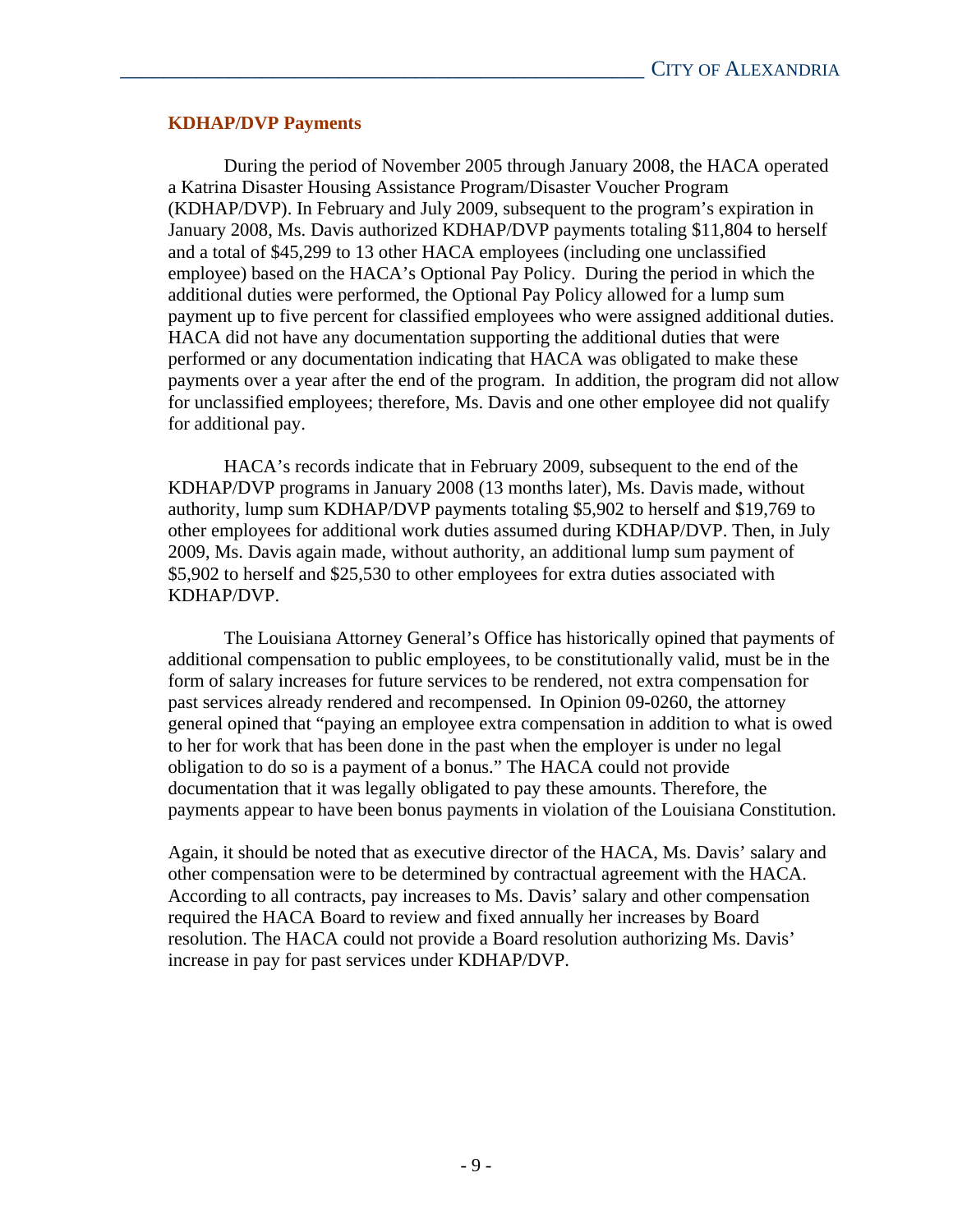$\overline{a}$ 

By increasing her salary and other compensation above the amounts approved by the Board and making payments to other employees without authorization and appropriate documentation, Ms. Davis violated her employment contracts, HACA policies, the Louisiana Constitution, and possibly state law.<sup>4</sup>

#### **Failure to Apply Bid Law (Contract Change Order)**

According to Louisiana Revised Statute (R.S.) 38:2212, projects exceeding \$150,000 shall be advertised and let by contract to the lowest responsible bidder who bid according to the contract, plans, and specifications as advertised.

In March 2010, the HACA contracted with Shreve Land Constructors, LLC, to construct the Legacy Heights-Phase 1 Project (Green Community Development). The project was put out for bid in compliance with Louisiana public bid law. Shreve Land Constructors was awarded the contract with a bid of \$5,263,000. The project's scope of work included constructing 64 apartment units including parking areas, sidewalks, water and sewer facilities, landscaping, and sodding.

During our examination of HACA records, we noted that Shreve Land Constructors' contract with the HACA included a change order for \$1,532,442 to construct a new road (Loblolly Lane) through the Legacy Heights complex. The change order was signed and approved by HACA's Executive Director Wanda Davis, the general contractor, and architect acknowledging acceptance of the changes and the added costs. However, based on employee interviews and records, it appears that the change order to construct Loblolly Lane was outside the scope of the original contract and should have been bid separately in accordance with the Louisiana public bid law.

According to R.S. 38:2211 (A)(3), a "change order outside the scope of the contract" means a change order which alters the nature of the thing to be constructed. . . ." The addition of the Loblolly Lane Road and \$1,532,442 to the project appears to be outside the scope of the original contract. The agency should have solicited new bids for this work. By not bidding the additional work, it appears that the HACA violated the Louisiana public bid law.

<sup>4</sup> **Article 7, Section 14 of the Louisiana Constitution** provides, in part, that "except as otherwise provided by this constitution, the funds, credit, property, or things of value of the state or of any political subdivision shall not be loaned, pledged, or donated to or for any person, association, or corporation, public or private."

**R.S. 14§67** states that "theft is the misappropriation or taking of anything of value which belongs to another, either without the consent of the other to the misappropriation or taking, or by means of fraudulent conduct, practices, or representations. An intent to deprive the other permanently of whatever may be the subject of the misappropriation or taking is essential."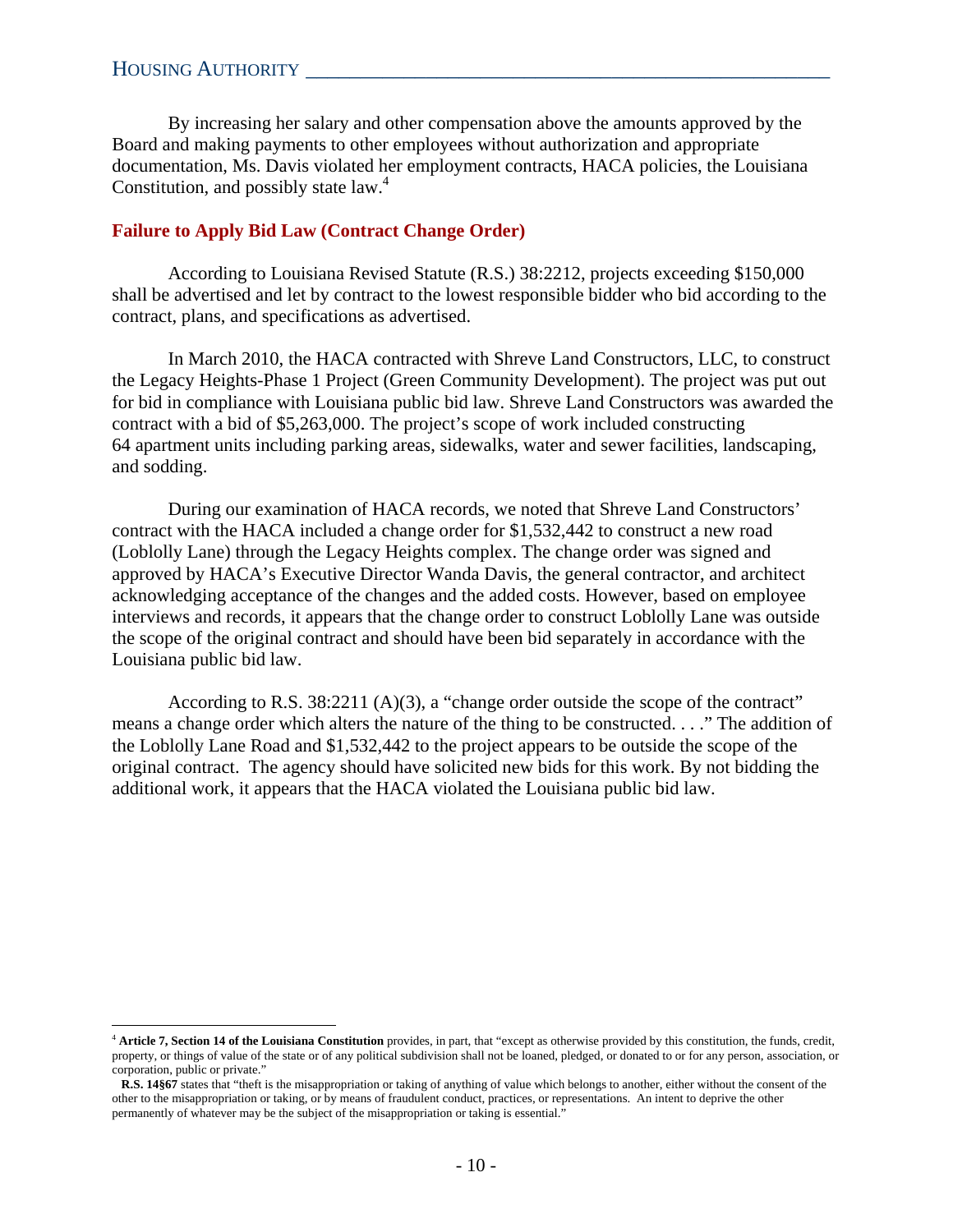### **Recommendations**

The HACA should adopt policies and procedures to ensure public funds are spent according to appropriate policies and laws. Such procedures could include the following:

- 1. Ensure that the executive director is paid pursuant to written contract. The contract should be signed and include language specifying the directors' compensation, responsibilities, and duration of service.
- 2. Ensure that the HACA Board annually reviews salary adjustments to the executive director to determine if the adjustments were approved by the Board and comply with the terms of the director's employment contract.
- 3. Ensure that all salary increases are supported by proper documentation to include the reason for the increase and approval by the Board.
- 4. Seek recovery of all salary increases and lump sum payments made in violation of law and/or Board policy.
- 5. Ensure that payments made under the HACA's Optional Pay and Rewards and Recognition programs comply with agency policies and Civil Service rules.
- 6. Ensure that the HACA Board complies with the Louisiana public bid law.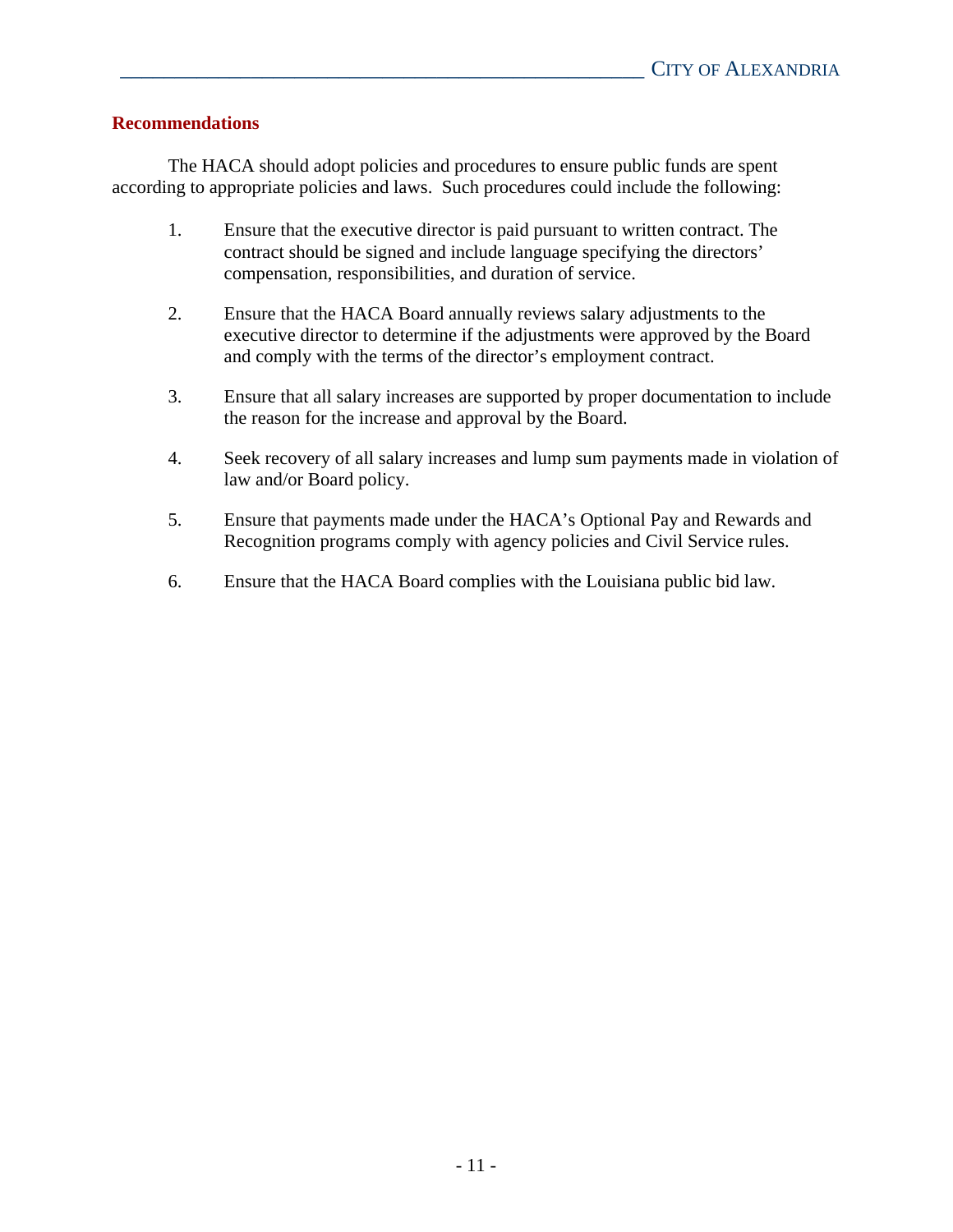This page is intentionally blank.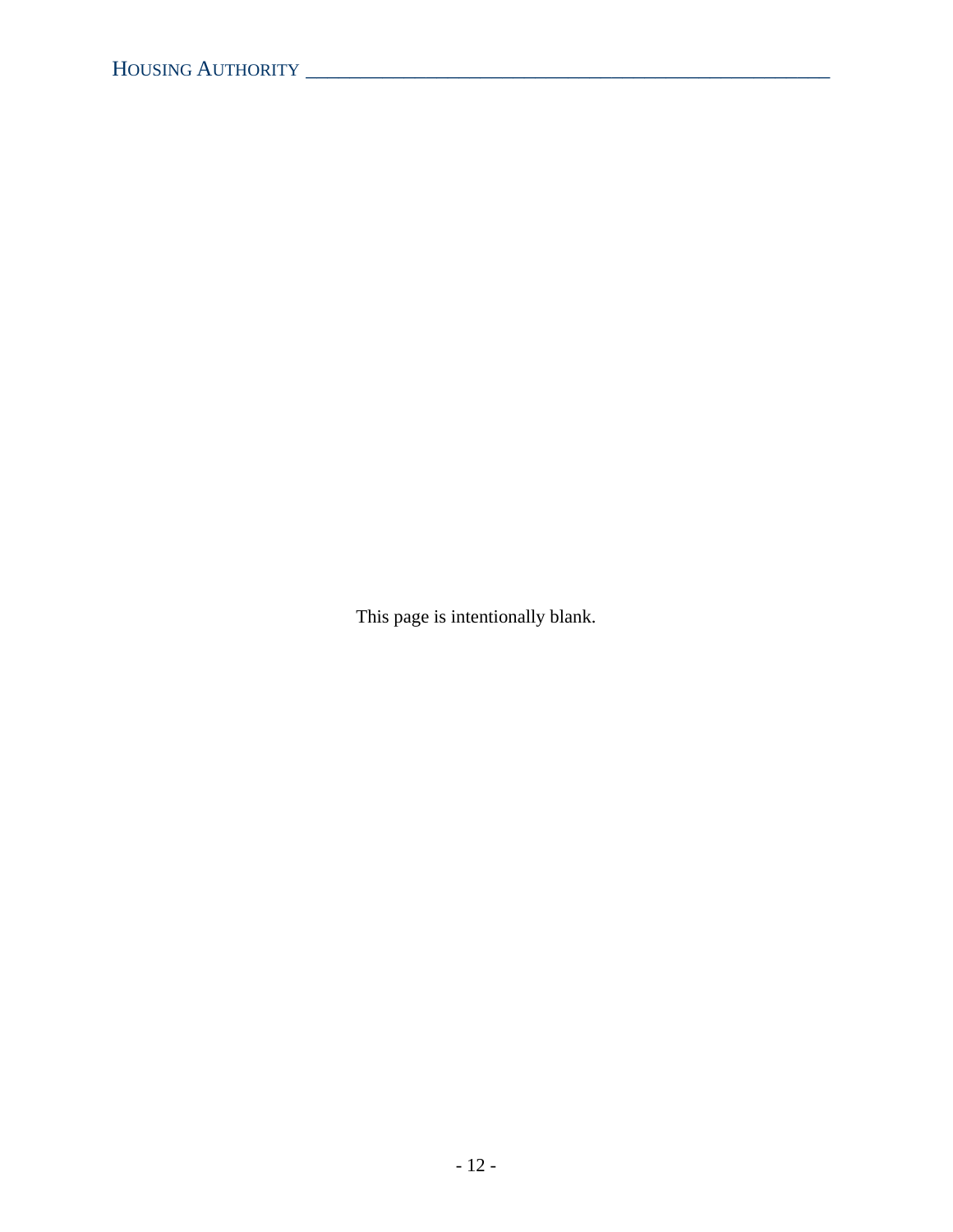Appendix A Management's Response